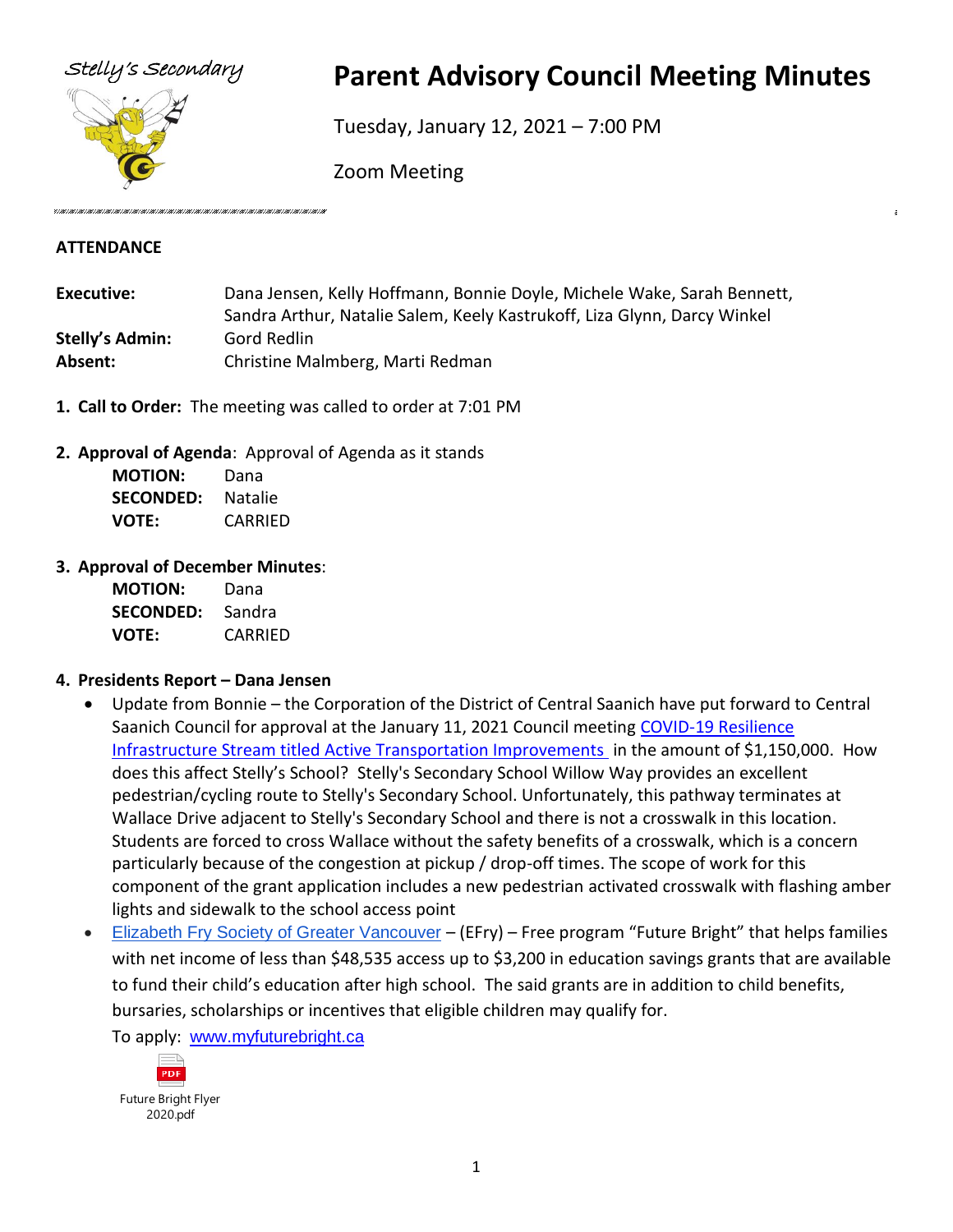# **5. Vice-Chair Report – Sarah Bennett**

• no update

# **6. A/Principals Report - Gord Redlin**

- The week leading up to winter break was very festive, lots of activities for folks to participate in. the hamper drive was very successful. There were video skits that are typically held in person, band concert outside in the dark with Christmas carols, breakfast for 800 people was a huge success, even a visit by Santa and Mrs. Claus!
- Fall band concert and winter band concert can be [Viewed Here](about:blank) online donation form coming soon
- Filming senior musical theatre production
- Stelly's showcase cinema series being released, 5-minute video clips introducing all the departments at the school, all areas will be introduced with teacher and student voice over
- Course Guide Feb  $4<sup>th</sup>$  gives parents an overview of course selection for next year. Hosting a Teams meeting for Grade 9 Parents next year, and current Grade 9, 10 and 11 – Q&A that is usually at Open House – will archive slide show presentations on the website
- Numeracy and Literacy Jan 25-28<sup>th</sup> about 12 grade 12's that need to do the grade 10 numeracy, last opportunities in Q3 & Q4. Current grade12's do not need to do the literacy assessment
- Two upcoming parent/guardian sessions [Social Media Awareness, Digital Footprints, and](about:blank)  [Cyberbullying--For Parents/Guardians of School-Aged Students Symposium \(virtual\) -](about:blank) Jan 19th and [District Career Programs and Dual Credit Opportunities -](about:blank) January 28th
- End of Q2 and start of Q3 what does this mean for cohorts? Jan 28 last day / Jan 29 Q3 (no classes that day unless teacher asks for students to be at school for make-up work, exam rewrites, project completions, culminating activities, etc) – no exam week, these are now done in the regular blocks. Analysis of every teacher's classes in Q3 underway, looking at composition and number of cohorts, number of grades, multi-course, space allotted, equipment handling, etc. Gord will visit every teacher and a decision will be made if it will run at 100% or on a day 1 / day 2 schedule, and this would be based on health and safety protocols by our PHO. Will know by Jan 28<sup>th</sup>, if class is running on day1/day2 schedule, teachers will connect with parents to let them know which day their student will start. Teachers will be asking parents to respond back to the email that it was received, to avoid the information not getting there. Q2 was 85% running at 100% capacity. Will be a bit of cohort shifting, most will stay, some will shift, cohort modelling will be based on Block 1 classes. A few Multi-grade and multi course classes, can have up to 8 cohorts in one class.
- Grad 2021 we are at the same stage as all other schools, no change in planning from last year at this time. Confident in what we can do for that, plan in place, and we can tweak to improve without violating the restrictions. One thing we may be able to do is a few more parents in the multi-purpose room at one time – physically distanced - thinking we may be able to set-up one side of the bleachers, and maybe have more than one family at a time, and grads can see more of their friends before they go out and disperse. Car parade would work well again. Anything we do for Grad will have to align with the PHO, BCCDC and WSBC Health and Safety mandates. There is a bit more latitude at the school than out in the public for smaller gatherings. The University at this point is not on the table and we do not expect to see it returning for this school year. No classes to a 20% remote model last spring when creating the grad video, where as this year full classes, and video taping going on. Mid-Feb will shift thinking in terms of timeline (plans a, b, c), and hopefully have a better idea of timing.
- Sally update she's doing fine, Gord's A/principal role has been extended to Mar  $31^{st}$
- No update as to what September will look like with respect to carrying on with a Copernican Quarter system or moving back to a semester system, probably won't hear until mid to late May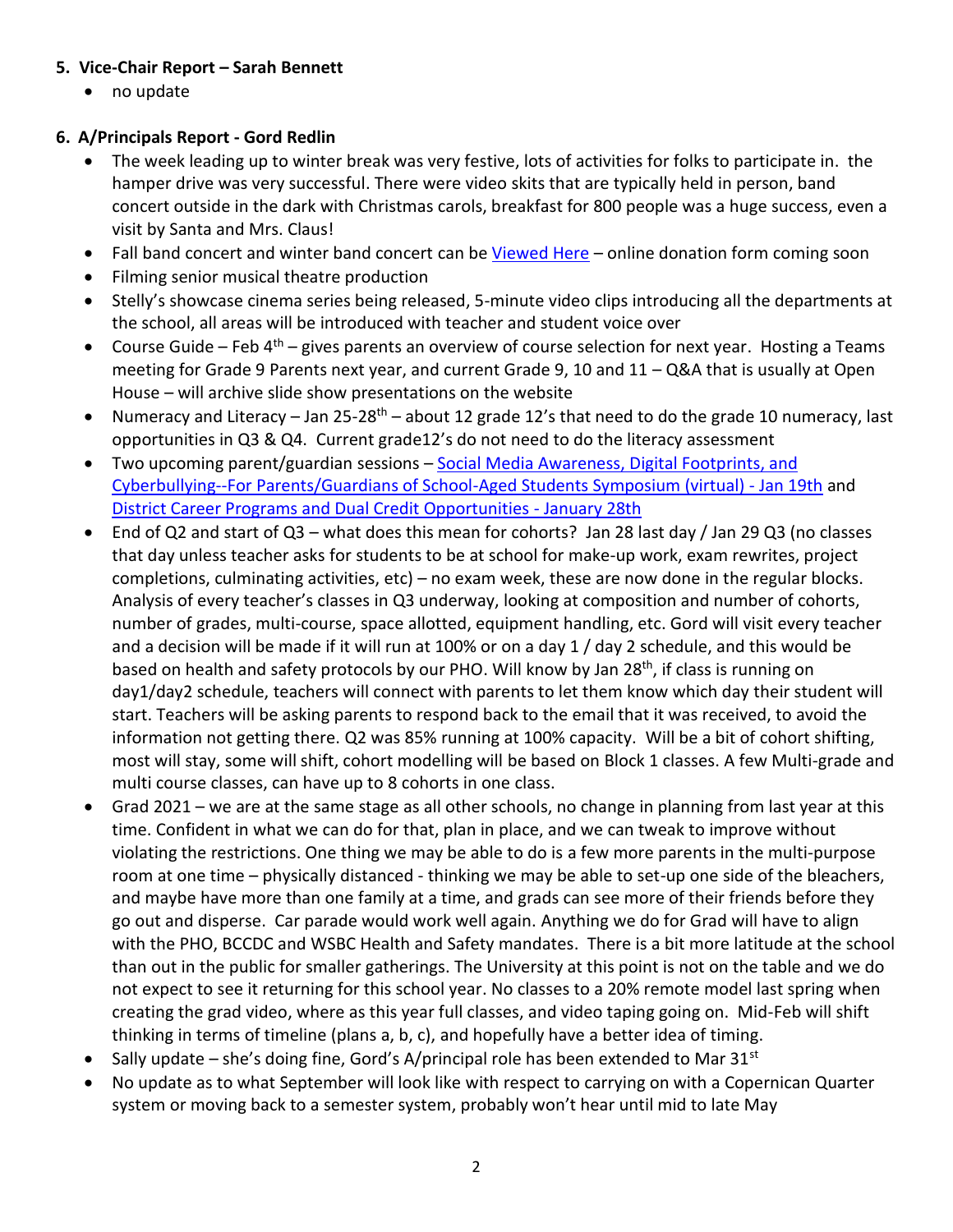• How have teachers found the quarter system? Some enjoying it for the extra time, like science to complete a full lab. Other subjects have more work to keep the engagement there or to cover curriculum in 10 weeks

# **7. COPACS Report (verbal) – Bonnie Doyle**

- Meeting Took Place Dec 10th District advised at the elementary school level, moving to my education system for report cards, student data base program that entire province, more of a living document for teachers to look back on for students
- Remote learning district advised it will continue to run for foreseeable future, and as of Dec  $10^{th}$ , 244 still remained in remote learning
- Presentation by Marie Fish PAC President of Kelset brought forward the discussion of looking at what food security looks like within our district, how many kids utilize breakfast/lunch programs, and developing a strategic plan in conjunction with the district to starting to think on how to help those kids/families
- The District Approved new policy manual and administrative procedures manual, user-friendly
- Next focus is for an update to the District Strategic Plan
- Earthquake kits District will be able to do a group purchase for schools in need of supplies (side note-Ryan Braun has started inventory etc for Stelly's)

## **8. Canadian Parents for French (CPF) Report – Sandra Arthur**

- Registration for French immersion Kindergarten is today, tomorrow and Thursday, lottery scheme
- CPF free membership until end of March, you can still join for free if you have a student
- Will be helping to honour French immersion students, Jan 28<sup>th</sup>, will deliver cakes, made my Stelly's students, small gifts, Bon Macaron, and Brentwood Bay Subway store
- If you do join, adult French classes online for parents, French tutoring up to grade 9
- Sandra offered to help at Stelly's, buying DVDs or anything as the money isn't being spent on other things due to Covid

# **9. Treasurer's Report - Kelly Hoffman**

- $\bullet$  \$22,161.65 Gaming Balance
- \$10,391.47 General Balance
- Fair booth request new form submitted from Nov for the \$790.96
- Approved \$900 for gimble at last meeting
- \$2,000 for Dry Grad table to February meeting
- Curtains update additional money is needed for seismic updates \$3,590.94; \$1250 already committed towards this, \$1250 tabled until a later date.
- Immunizations juice for this is funding needed? Gord says there are still left-over juice boxes at the school, money allotted in the budget for this will stay for now and be provided as needed

## **10. Funding Requests – Kelly Hoffman**

• No new funding requests

## **11. Communications Update - Natalie Salem**

• No update

# **12. Old Business**:

• No update